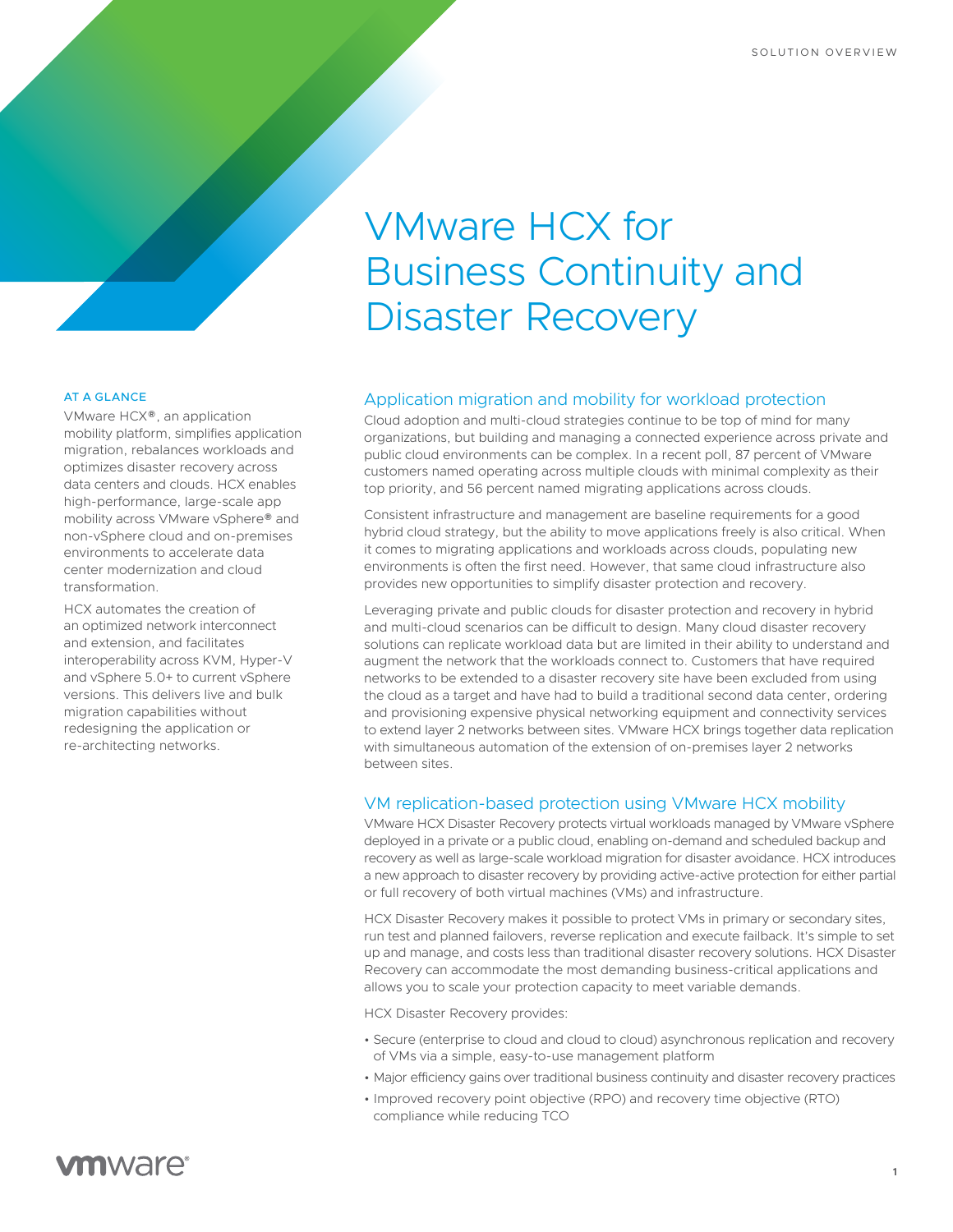#### KEY CAPABILITIES

- Eliminate upgrade requirements with app mobility across vSphere 5.0+ versions, on premises to cloud.
- Accelerate migration with seamless, secure, zero-downtime vSphere vMotion® and live, large-scale workload migration.
- Enable hybrid cloud designs with high-throughput, multisite, bidirectional, WAN-optimized, traffic-engineered interconnects.
- Migrate VMs from any switch at the source to the latest softwaredefined data center or cloud with VMware NSX®.
- Extend layer 2 networks, eliminating the need to re-IP or refactor existing workloads.



FIGURE 1: Move VMs to and from on-premises and cloud data centers enabled with VMware HCX.

### VMware HCX and VMware Site Recovery Manager

VMware HCX Enterprise works with VMware Site Recovery Manager™ for advanced disaster recovery. This combination of automated network connectivity and optimized data replication simplifies the modernization of disaster recovery sites. The addition of HCX hybrid interconnect to Site Recovery Manager disaster recovery funnels replication traffic over a secure VPN and WAN optimized link, which allows networks to be extended across sites and keep the same IP address to accelerate deployment and ensure faster recovery.

HCX Enterprise and Site Recovery Manager together support more vSphere versions and provide the option of partial failover via data center extension where VMs can either connect to the source site and be reachable to dependencies (such as Active Directory, VMware vRealize® Operations™, security and compliance apps) or be routed to the destination site.

HCX Enterprise and Site Recovery Manager readiness delivers:

- Disaster recovery automation:
- Extensive disaster recovery runbooks for orchestrated recovery of many VMs
- Non-disruptive full-site and app-level testing workflows
- Detailed disaster recovery reports for audit purposes and RTO measurement
- Replication and hybridity:
	- WAN optimization and traffic shaping
	- Secure tunneling of replication traffic
	- Easy-to-setup L2 stretch networks to avoid re-IP of recovered VMs